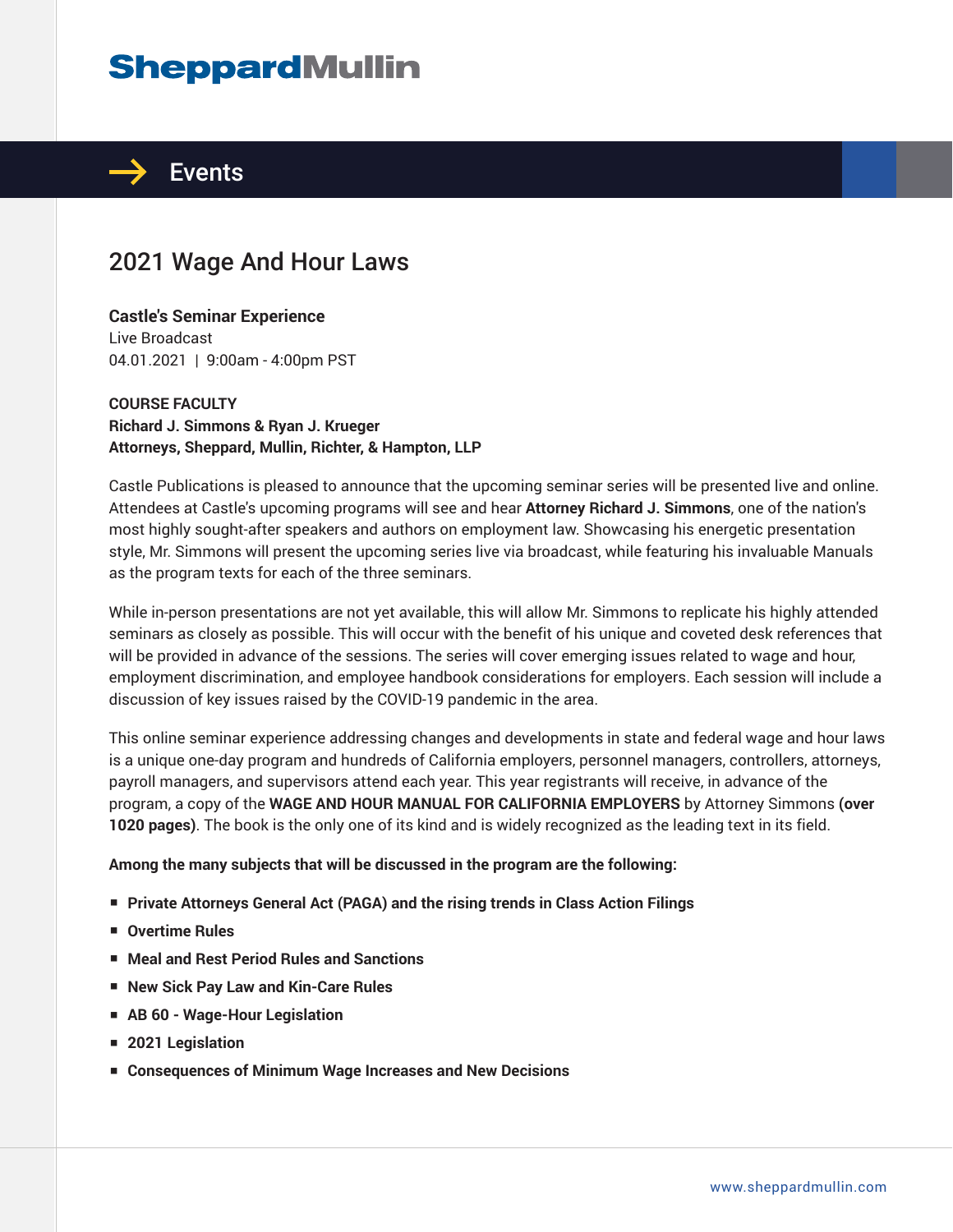# **SheppardMullin**

- **U.S. Dept. of Labor Overtime Exemption Regulations**
- **Landmark** *Augustus v. ABM* **and** *Brinker Restaurant* **decisions of the California Supreme Court**
- **New-Hire Notification Requirements**
- **Private Attorneys General Act The "Sue Your Boss" Law**
- **New Overtime, Flexible Scheduling, Meal Period, Exemption, and Compensatory Time Off Rules**
- **Changes to Federal and State Laws Case Law Developments**
- **Changes to Exemption Rules**
- **Wage Theft Prevention Act & Amendments**
- **Independent Contractor Rules**
- **Comp Time Off, Travel Time, Exemptions, and Wage Setoffs**
- **Pay Stub Rules**
- **California Wage Orders**
- **Filing Requirements**
- **Fair Labor Standards Act and Amendments**
- State Overtime Liabilities For All Employees
- **Government employer coverage under FLSA**
- **Flexible Scheduling Techniques New Rules**
- **Overtime requirements new penalties for violators**
- **Review of Vacation Benefits Rules**
- **Exemptions for executive, administrative and professional employees**
- **Industrial Welfare Commission Activity**
- **Recent court decisions major cases affecting all California employers**
- **Legislative activity**
- Government contractor laws
- **Bonuses**
- **Questions and answers**

#### **MCLE Credit**

This activity has been approved for MCLE credit in the amount of 6 hours by the State Bar of California. Sheppard Mullin Richter & Hampton LLP certifies that this activity conforms to the standards for approved education activities prescribed by the rules and regulations of the State Bar of California governing minimum continuing legal education.

#### **HRCI Credit**

The HR Certification Institute has pre-approved this activity for 6 HR (General) recertification credit hours toward aPHR™, PHR®, PHRca®, SPHR®, GPHR®, PHRi™ and SPHRi™ certifications. The content of the activity